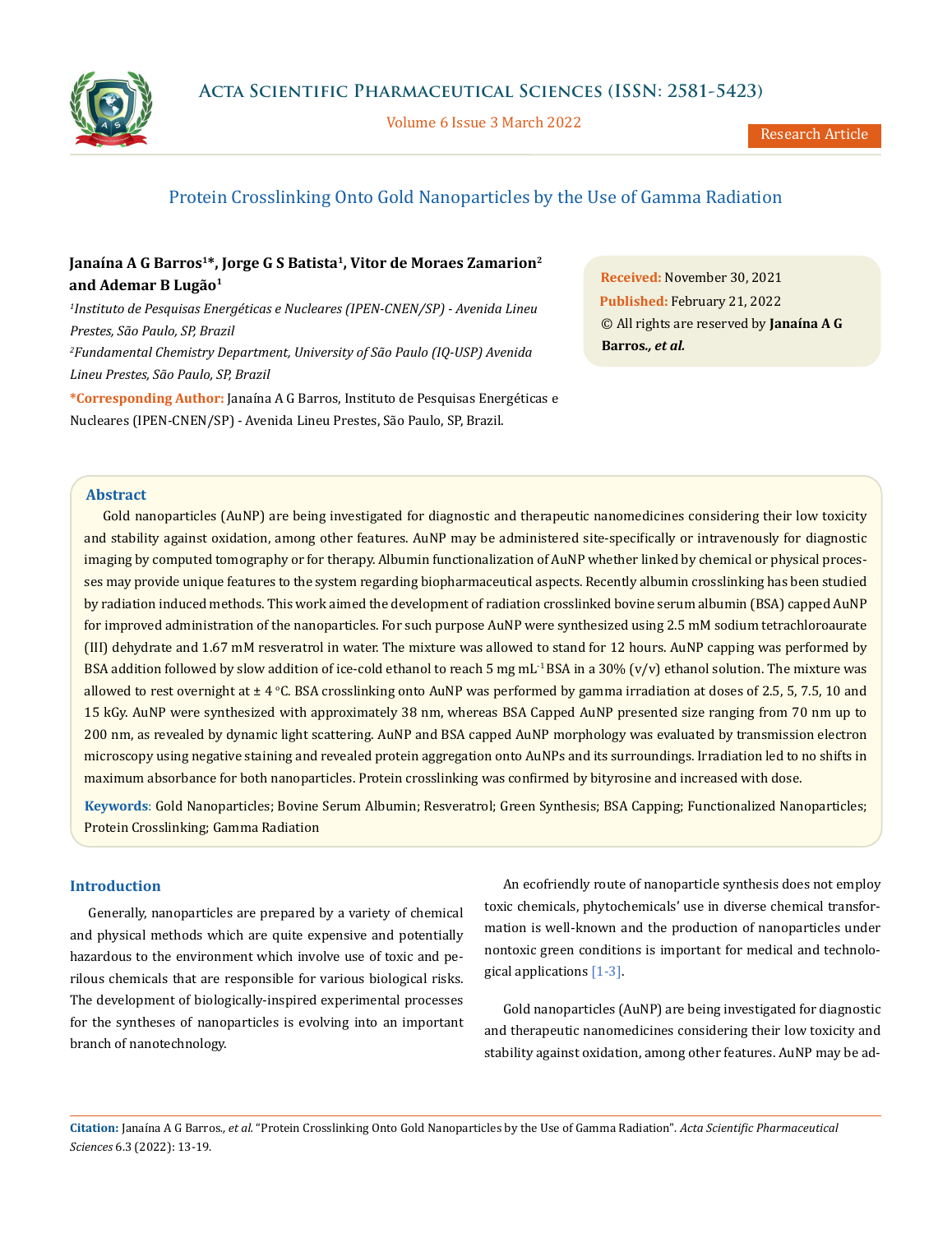ministered site-specifically or intravenously for diagnostic imaging by computed tomography or for therapy  $[4,5]$ .

Resveratrol is known as a natural dietary phytochemical that has a preventive effect against breast cancer. Due to properties as antioxidant, anti-inflammatory, and antisenescence, and its potential as an anticancer drug is currently being evaluated in clinical trials for various types of cancers. Sanna., *et al*. noticed that the nanoformulation of phytochemicals shows enhanced cellular uptake, bioavailability, and anticancer activity as compared to phytochemicals  $[6-8]$ .

Tipe., *et al*. [9] related the potential of resveratrol as reducing agents for the synthesis of gold nanoparticles, as well as on their putative effectiveness when attached on the gold nanoparticles surface. Tipe., *et al*. provided compelling evidence that the increased corona of resveratrol on AuNPs enhances the bioavailability of resveratrol so that therapeutically active species can be optimally available *in vivo* for applications in cancer therapy.

Albumin functionalization of AuNP, whether linked by chemical or physical processes, may provide unique features to the system regarding biopharmaceutical aspects [10]. Bolaños., *et al*. [11] compiled articles that demonstrate the synergy between serum albumin and gold nanoparticles. Capping AuNPs with albumin increase their colloidal stability and reduce their interaction with plasma proteins, besides albumin to favor the selective delivery of AuNPs. The system demonstrates significant potential in terms of spatial and temporally controlled release, in addition to its applications in theranostics, using simple detection techniques. Coating AuNPs with SA decreases the interaction of the nanosytem with endogenous proteins in the body, protecting the cargo against degradation.

There are many strategies for AuNP conjugation with albumin, resulting structures can be observed as AuNPs with a protein "halo" or take the form of nanocapsules in which AuNPs are confined in a cavity surrounded by albumin  $[11]$ . Initially albumin serum attaching to AuNPs through physical adsorption.

Serum albumin crosslinking has been studied by radiation induced methods [12,13]. Queiroz*., et al.* [12] demonstrated the synthesis of BSA nanoparticles using  $\gamma$ -irradiation at the dose of 10 kGy in the presence of a cosolvent allowed the formation of the nanoparticles without the use of any chemical. The BSA crosslinked was revealed by the bityrosine formation monitored by fluorescence spectroscopy.

This work aimed the development of radiation crosslinked bovine serum albumin (BSA) capped AuNP for improved administration of the nanoparticles.

#### **Experimental**

## **Materials**

Sodium tetrachloroaurate (III) dehydrate and Bovine Serum Albumin (BSA, Heat shock fraction, ≥98% purity) were purchased from Sigma-Aldrich® (USA). Resveratrol (≥98% purity) was acquired from Sunrise Chemical Co. (China). Ethanol, anhydrous di- and monobasic phosphate were acquired from Synth® (Brazil). All reagents were of analytical grade. Milli-Q ultrapure water was used for all experiments.

## **Methods**

# **Synthesis of gold nanoparticles and BSA capped AuNP Resveratrol assisted AuNP synthesis**

Gold nanoparticles were synthesized using 2.5 mM sodium tetrachloroaurate (III) dehydrate and 1.67 mM Resveratrol in water. Resveratrol solution was homogenized for 20 minute prior to gold addition. The mixture was allowed to react in a sealed volumetric flask at 22 °C for 12 hours under magnetic stirring.

#### **BSA capping**

BSA was added to the AuNP solution on ice bath to reach 5 mg mL-1 BSA. The glass vials were hermetically sealed and the mixture was allowed to rest overnight at  $4^{\circ}$ C  $\pm$  2.

#### **BSA crosslinking onto AuNP**

BSA capped AuNP was exposed to  $γ$ -irradiation using <sup>60</sup>Co as radioactive source in Gammacell 220 irradiator (Atomic Energy of Canada Limited, Canada) at  $0 \pm 1$ °C at the doses of 2.5, 5, 7.5, 10 and 15 kGy and dose rate of 1.03 kGyh-1, as determined Harwell Type by alanine dosimetry [14]. The samples were stored at refrigerated 4  $\pm$  2°C prior to analysis.

### **Nanoparticle characterization**

#### **Nanoparticle size**

Nanoparticle size was determined by Dynamic Light Scattering on a ZS 90 (Malvern, USA) device at scattering angle of 173º degre-

**Citation:** Janaína A G Barros*., et al.* "Protein Crosslinking Onto Gold Nanoparticles by the Use of Gamma Radiation". *Acta Scientific Pharmaceutical Sciences* 6.3 (2022): 13-19.

14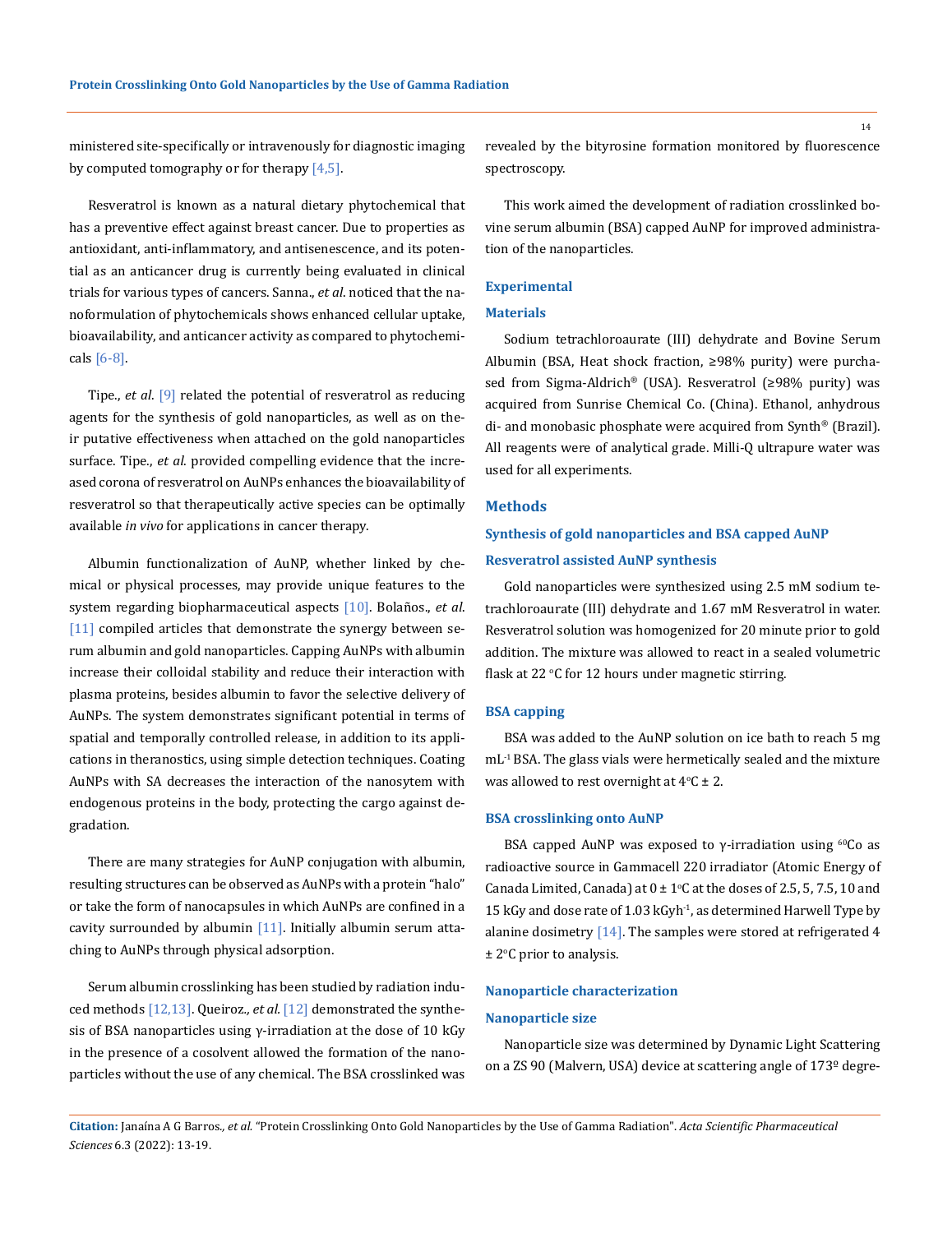es. Results were reported by an average hydrodynamic diameter obtained by number using 3 sets of 3 runs of 120 seconds.

#### **Surface plasmon ressonance**

Samples were evaluated in spectrophotometer in the visible range, in order to asses particle properties.

#### **Particle morphology**

Protein Nanoparticle size and dimensions were determined by Transmission Electron Microscopy (NS-TEM) in a 120 kV JEM 1400 Plus electron microscope (Jeol, Japan) on ultrathin carbon film 400-mesh Cu grids (Ted Pella. Inc, USA) The samples (10 ul) were then transferred to the grids for 1 minute and specimen preparation was performed at room temperature.

#### **Protein crosslinking**

Bityrosine emission was scanned at  $\lambda_{\text{Em}}$ =350-600nm using an excitation of  $\lambda_{\text{Em}}$ =325nm at a scan speed of 240nm/min on a Spectramax i3 (Molecular Devices, USA) and the values were normalized by taken native BSA spectrum as reference [12,15].

## **Results and Discussion**

#### **Resveratrol-mediated Synthesis of AuNP**

The use of resveratrol led to the formation of gold nanoparticles (AuNPs) of around 38.8 ± 11.7 nm (hydrodynamic diameter) as determined by dynamic light scattering (DLS), with a surface plasmon resonance (SPR) peak at 530 nm for the undiluted sample at 25 °C. The AuNPs produced were of spherical shape, and the SRP changing upon dilution as standard AuNPs, as revealed in figure 1. These results corroborate literature concerning the resveratrol- -mediated synthesis of AuNP. Mohanty., *et al*. [16] synthesized gold nanoparticle using resveratrol of spherical shape with 35 nm, surface plasmon resonance band at 537 nm and zeta potential of -21,2 mV. Sana., *et al*. [8] reported the green synthesis of gold nanoparticles using resveratrol show surface plasmon resonance band 540 nm and diameter of  $14.55 \pm 2.20$  as estimated by TEM.

If compared to conventional routes such as the use of sodium citrate [17], the use of resveratrol leads to a different particle morphology, especially in terms of hydrodynamic size, considering that along with the reduction, resveratrol molecules are expected to cover gold nanoparticle surface, with among other features, con-



using resveratrol. (a) Visual aspect of the samples before and after synthesis; (b) Surface plasmon resonance peak at 25 oC; (c) Transmission electron microscopy images of the nanoparticles produced.

fer surface functionalization and stabilization of the nanoparticle [8,15].

Mohanty [16] described that the mechanism of formation of resveratrol assisted gold nanoparticle relies on the reduction of  $Au^{3+}$  to  $Au^{0}$  by the antioxidant activity of resveratrol, which hypothesized to be similar to the reduction of  $Fe^{3+}$  to  $Fe^{2+}$  by other polyphenols with similar antioxidant activity [18].

#### **BSA capping onto AuNP**

The addition of BSA onto gold nanoparticles synthesized lead to an increase in the nanoparticle hydrodynamic size, with dimensions of 72.8 ± 32.9 nm as determined by DLS. Also, SPR suffered a blue shift of 4 nm, corresponding to 534 nm, whereas undiluted AuNP presented 530 nm (Figure 2). This result provides an experimental evidence that BSA has been attached to the gold nanoparticle. A similar shift was observed in different works reporting binding of BSA onto gold nanoparticles by different methodologies [19].

**Citation:** Janaína A G Barros*., et al.* "Protein Crosslinking Onto Gold Nanoparticles by the Use of Gamma Radiation". *Acta Scientific Pharmaceutical Sciences* 6.3 (2022): 13-19.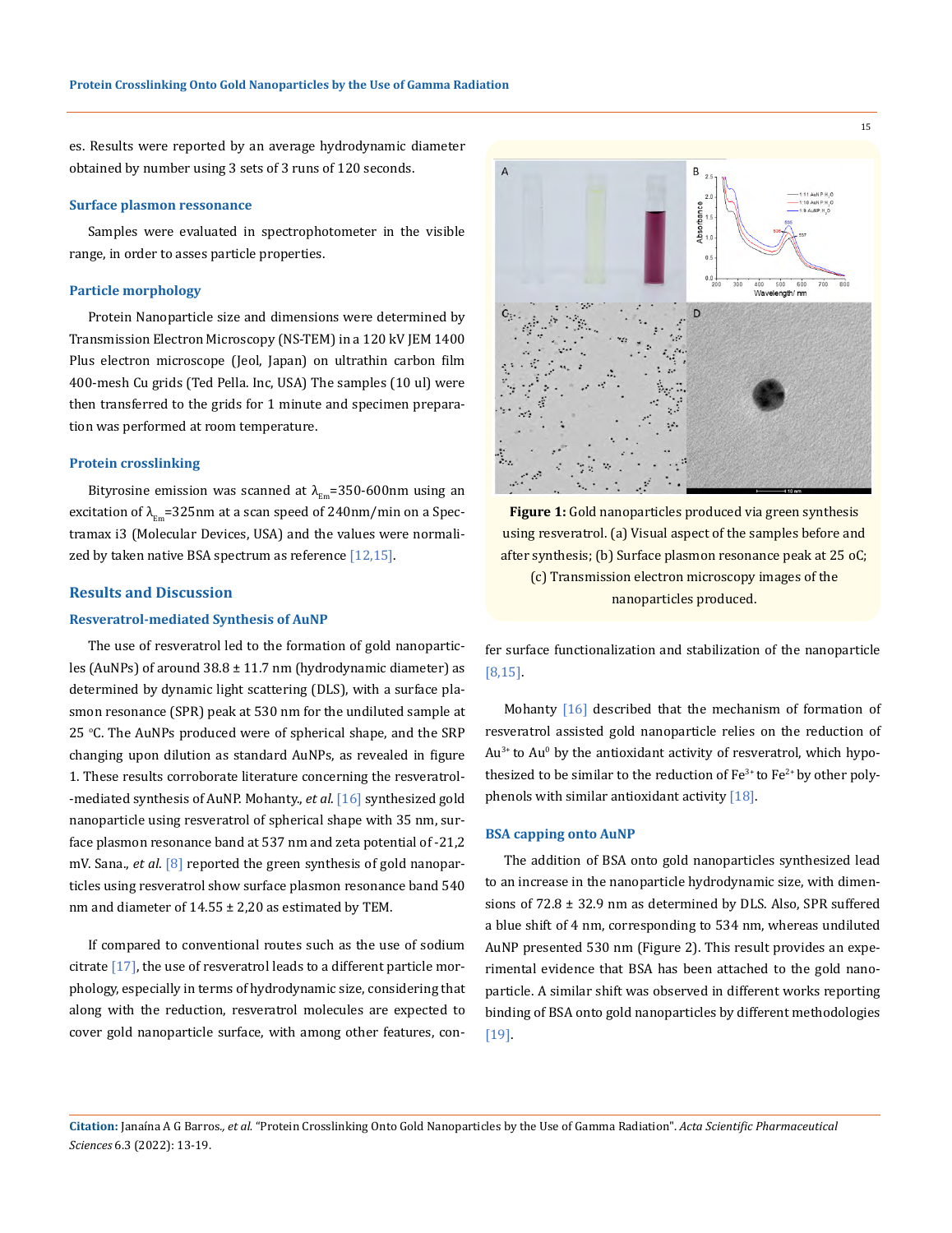16



**Figure 2:** BSA capped AuNP produced via green synthesis using resveratrol. (a) Visual aspect and (b) Surface plasmon resonance peak at 25 oC of the samples before and after capping; (c) Transmission electron microscopy images of the BSA capped nanoparticles.

As there are no chemical ligands been added to the system, the spontaneous binding is more likely to occur via physical adsorption, as observed in the literature  $[20]$ . It is relevant to highlight that the change in the SPR without a notable change in the shape of the UV-Vis spectra reveals the maintenance of the properties of the pristine AuNP.

Corroborating the SPR and the DLS results, the micrographs (Figure 2C and D) confirmed the albumin capping, identified on the surface surrounding the AuNPs end evidenced that the gold core remained preserved after capping.

## **The effect of gamma irradiation over AuNP and BSA capped AuNP**

Irradiation has been applied to biomaterials over decades whether to promote crosslinking of the system or as a technique to sterilize and assure safety usage of biomedical devices. The effects of the exposition to irradiation, on the other hand, may lead to changes in nanoparticle characteristics.

The effects of irradiation over the visible spectra of the produced nanoparticles corresponded to a slightly red or blue-shift as a function of irradiation dose figure 3. In terms of Particle size, the effect of irradiation dose over AuNP (Figure 3 A). In presence of BSA particle size shifted as a function of dose (figure 3 B).



**Citation:** Janaína A G Barros*., et al.* "Protein Crosslinking Onto Gold Nanoparticles by the Use of Gamma Radiation". *Acta Scientific Pharmaceutical Sciences* 6.3 (2022): 13-19.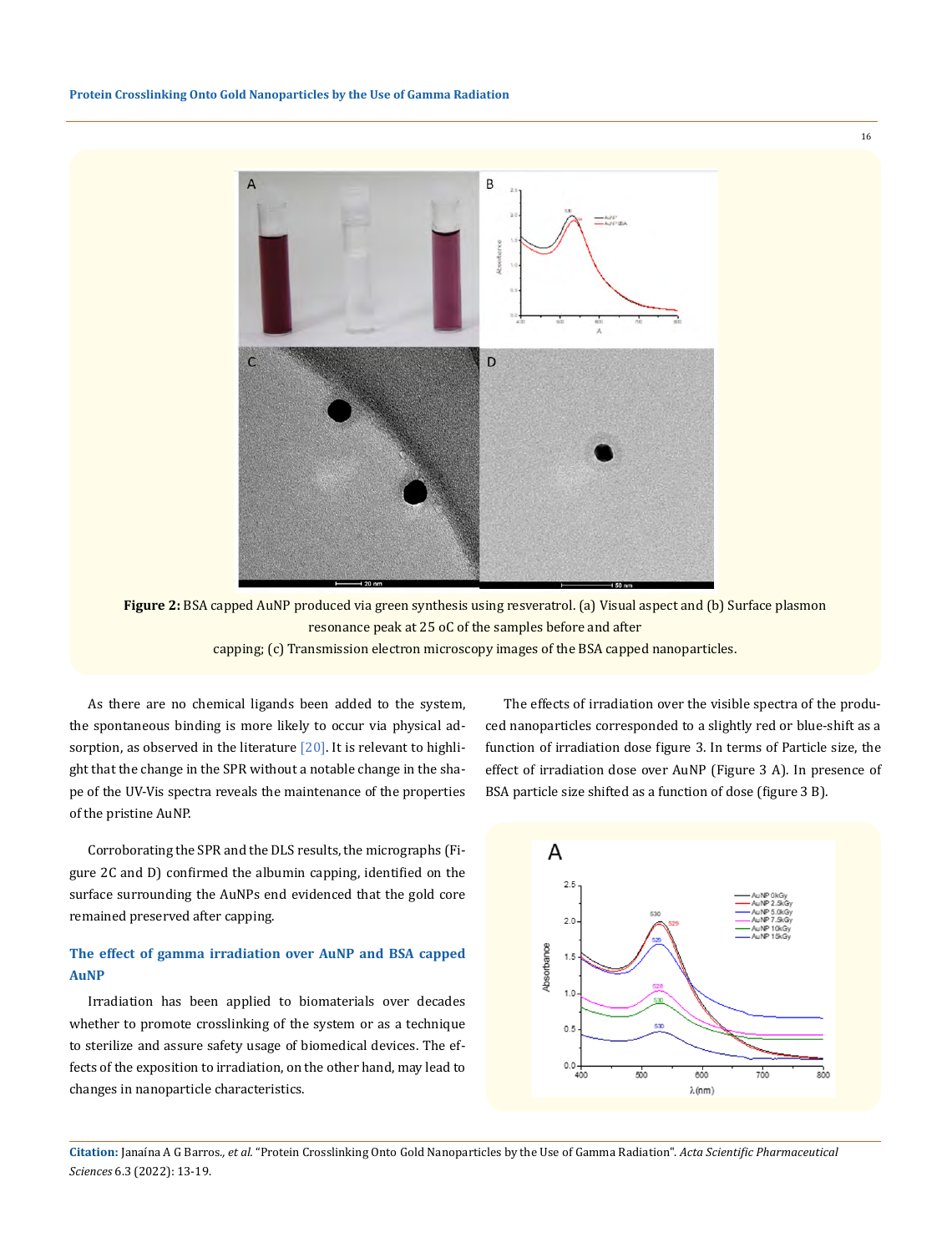



**Figure 3:** Visible spectra of AuNPS as function of radiation dose.

In terms of hydrodynamic radius, the effects of irradiation lead to a random profile, where particle size increase was registered at 2.5 kGy and 7.5 kGy, whereas at 5 and 10 kGy, gold nanoparticles tended to a decrease in the hydrodynamic radius. Although such effects vary upon irradiation dose, the selection of the exact dose for sterilization of the produced systems depends on the microbial load of the sample prior to irradiation. Asnag., *et al*. [21] studies blend (PEO/starch) films doped with different concentration of gold nanoparticles demonstrated that gamma irradiation causes the structural variations in polymer blend chains on the embedding of AuNPs.

#### **BSA crosslinking onto AuNP**

As an attempt to understand the damage upon radiation exposition, we have evaluated the formation of bityrosine, a by-product resultant from the exposition of proteins to ionizing radiation, often present and a marker or intra- or intermolecular crosslinking.

Protein crosslinking levels of the BSA layer around the gold nanoparticles were assessed by means of bityrosine formation. The use of fluorescence measurement for the quantification of bityrosine is adequate based on the high fluorometric quantum yield of bityrosines associated to the high specificity of the fluorescence technique [22]. In terms of protein crosslinking induced by irradiation, fluorescence methods have been successfully applied for bityrosine monitoring in BSA  $[12,15]$  and papain nanoparticles.



**Figure 4:** Fluorescence evaluation of the bityrosine linkages formed as a function of radiation dose (2.5 -10 kGy) in BSA capped AuNPs.

If compared to BSA crosslinked nanoparticles, the bytirosine formation is less intense [12,15], probably due to a distinct rearrangement of the BSA molecules as a result of the interaction with gold nanoparticles. These results suggest that the albumin layer formed surrounding the AuNP is crosslinked.

## **Conclusions**

The method allowed the formation of AuNPs of spherical shape via green synthesis using resveratrol as a phytochemical. Apart from the lack of toxic compounds for the synthesis, the particles presented adequate size, size distribution and reproducibility as revealed by the assays performed.

**Citation:** Janaína A G Barros*., et al.* "Protein Crosslinking Onto Gold Nanoparticles by the Use of Gamma Radiation". *Acta Scientific Pharmaceutical Sciences* 6.3 (2022): 13-19.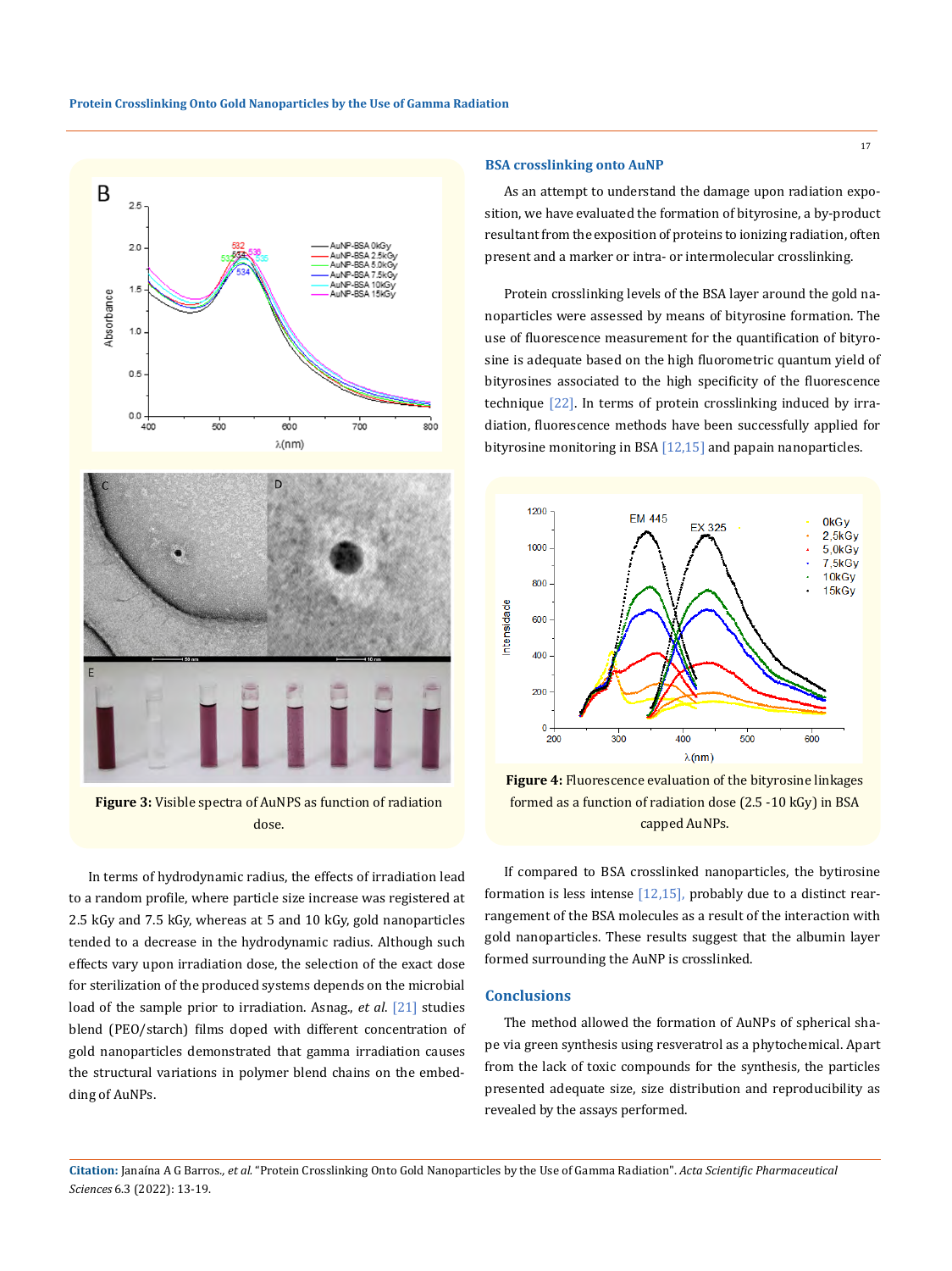The BSA capping onto AuNPs was successfully achieved and experimentally demonstrated by the blue shift in the surface plasmon resonance peak without any the change in terms of the shape of the UV-vis spectra. Particle size increase of around 30 nm as a function of the BSA capping, as revealed by DLS, and the transmission electron microscopies provided a visual evidence of the capping onto the gold surface and its surroundings.

The effect of radiation dose in the given range of 2.5-10 kGy over AuNPS lead to destabilization and intense size changes as a function of dose, also linked to some induced agglomerations as revealed by the changes in the UV-Vis spectra. Upon BSA capping, such changes are negligible as a function of dose and which reinforces the beneficial effects of the capping in contrast to naked AuNPs, especially concerning the exposition to radiation, in which the gold core is preserved. This is particularly relevant especially if the particles are meant to be used for biological or biomedical applications in which the nanoparticle may be exposed to unusual environments and extreme conditions and must tolerate them.

Upon exposition to radiation, the formation of bityrosine was confirmed and identified to increase as radiation dose increased. Corroborating this information, the particle size increase (established around xx nm), also dose-dependent, evidenced the formation of a crosslinked BSA capping. However, the nature of such crosslinks and whether the signal comes from the BSA molecules in the capping or results from the isolated BSA present in the solution remain as a topic to be explored. At last, although our results evidenced a very effective capping onto gold nanoparticles, our revealed that some optimized conditions for synthesis, such as a reduction of albumin concentration and a possible purification step are further required for a direct application and optimization of the system.

## **Acknowledgments**

The authors would like to thank Prof Dr. Newton Laboratório de Biofísica (IF-USP, São Paulo, Brazil), Centro de Biotecnologia (IPEN/ CNEN-SP), Fundação de Amparo à Pesquisa do Estado de São Paulo (FAPESP Project number 2015/13979-0), Conselho Nacional de Desenvolvimento Científico e Tecnológico (CNPq project number 402887/2013-1) and the Nuclear and Atomic Energy Agency (CRP code F22064) - IAEA for financial support.

### **Bibliography**

- 1. Reddy GAK., *et al*. "Nano silver a review". *International Journal of Advances in Pharmaceutical Sciences* 2.1 (2012): 09.
- 2. Makarov VV., *et al*[. ""Green" Nanotechnologies: Synthesis of](https://www.ncbi.nlm.nih.gov/pmc/articles/PMC3999464/)  [Metal Nanoparticles Using Plants".](https://www.ncbi.nlm.nih.gov/pmc/articles/PMC3999464/) *Acta Naturae* 6.1 (2014): [35-44.](https://www.ncbi.nlm.nih.gov/pmc/articles/PMC3999464/)
- 3. Shukla r., *et al*. "Soybeans as a Phytochemical Reservoir for the Production and Stabilization of Biocompatible Gold Nanoparticles". *Small* 4.9 (2008): 1425-1436.
- 4. Viator JA., *et al*[. "Gold Nanoparticle Mediated Detection of](https://pubmed.ncbi.nlm.nih.gov/20738074/)  [Prostate Cancer Cells Using Photoacoustic Flowmetry with](https://pubmed.ncbi.nlm.nih.gov/20738074/)  Optical Reflectance". *[Journal of Biomedical Nanotechnology](https://pubmed.ncbi.nlm.nih.gov/20738074/)* 6 [\(2010\): 187-191.](https://pubmed.ncbi.nlm.nih.gov/20738074/)
- 5. Kattumuri V., *et al*[. "Gum arabic as a phytochemical construct](https://www.researchgate.net/publication/6541106_Gum_Arabic_as_a_Phytochemical_Construct_for_the_Stabilization_of_Gold_Nanoparticles_In_Vivo_Pharmacokinetics_and_X-ray-Contrast-Imaging_Studies)  [for the stabilization of gold nanoparticles: In vivo pharmaco](https://www.researchgate.net/publication/6541106_Gum_Arabic_as_a_Phytochemical_Construct_for_the_Stabilization_of_Gold_Nanoparticles_In_Vivo_Pharmacokinetics_and_X-ray-Contrast-Imaging_Studies)[kinetics and X-ray-contrast-imaging Studies".](https://www.researchgate.net/publication/6541106_Gum_Arabic_as_a_Phytochemical_Construct_for_the_Stabilization_of_Gold_Nanoparticles_In_Vivo_Pharmacokinetics_and_X-ray-Contrast-Imaging_Studies) *Small* 3 (2007): [333-341.](https://www.researchgate.net/publication/6541106_Gum_Arabic_as_a_Phytochemical_Construct_for_the_Stabilization_of_Gold_Nanoparticles_In_Vivo_Pharmacokinetics_and_X-ray-Contrast-Imaging_Studies)
- 6. Kim YS., *et al*[. "Suppressing effect of resveratrol on the migra](https://europepmc.org/article/MED/22696189)[tion and invasion of human metastatic lung and cervical can](https://europepmc.org/article/MED/22696189)cer cells". M*[olecular Biology Reports](https://europepmc.org/article/MED/22696189)* 39 (2012): 8709-8716.
- 7. Chakraborty A., *et al*. "In vitro evaluation of the cytotoxic, anti-proliferative and anti-oxidant properties of pterostilbene isolated from Pterocarpus marsupium". *Toxicology In Vitro* 24 (2010): 1215-1228.
- 8. Sanna V., *et al*[. "Single-step green synthesis and characteriza](https://www.ncbi.nlm.nih.gov/pmc/articles/PMC4211914/)[tion of gold-conjugated polyphenol nanoparticles with antiox](https://www.ncbi.nlm.nih.gov/pmc/articles/PMC4211914/)idant and biological activities". *[International Journal of Nano](https://www.ncbi.nlm.nih.gov/pmc/articles/PMC4211914/)medicine* [9 \(2014\): 4935-4951.](https://www.ncbi.nlm.nih.gov/pmc/articles/PMC4211914/)
- 9. Thipe VC., *et al.* "Development of resveratrol-conjugated gold nanoparticles: interrelationship of increased resveratrol corona on anti-tumor efficacy against breast, pancreatic and prostate cancers". *International Journal of Nanomedicine* 14 (2019): 4413-4428.
- 10. Cañaveras F., *et al*[. "Role of the Functionalization of the gold](https://pubs.acs.org/doi/10.1021/jp3021497)  [nanoparticle surface on the formation of bioconjugates with](https://pubs.acs.org/doi/10.1021/jp3021497)  human serum albumin". *[The Journal of Physical Chemistry C](https://pubs.acs.org/doi/10.1021/jp3021497)*  [116 \(2012\): 10430-10437.](https://pubs.acs.org/doi/10.1021/jp3021497)